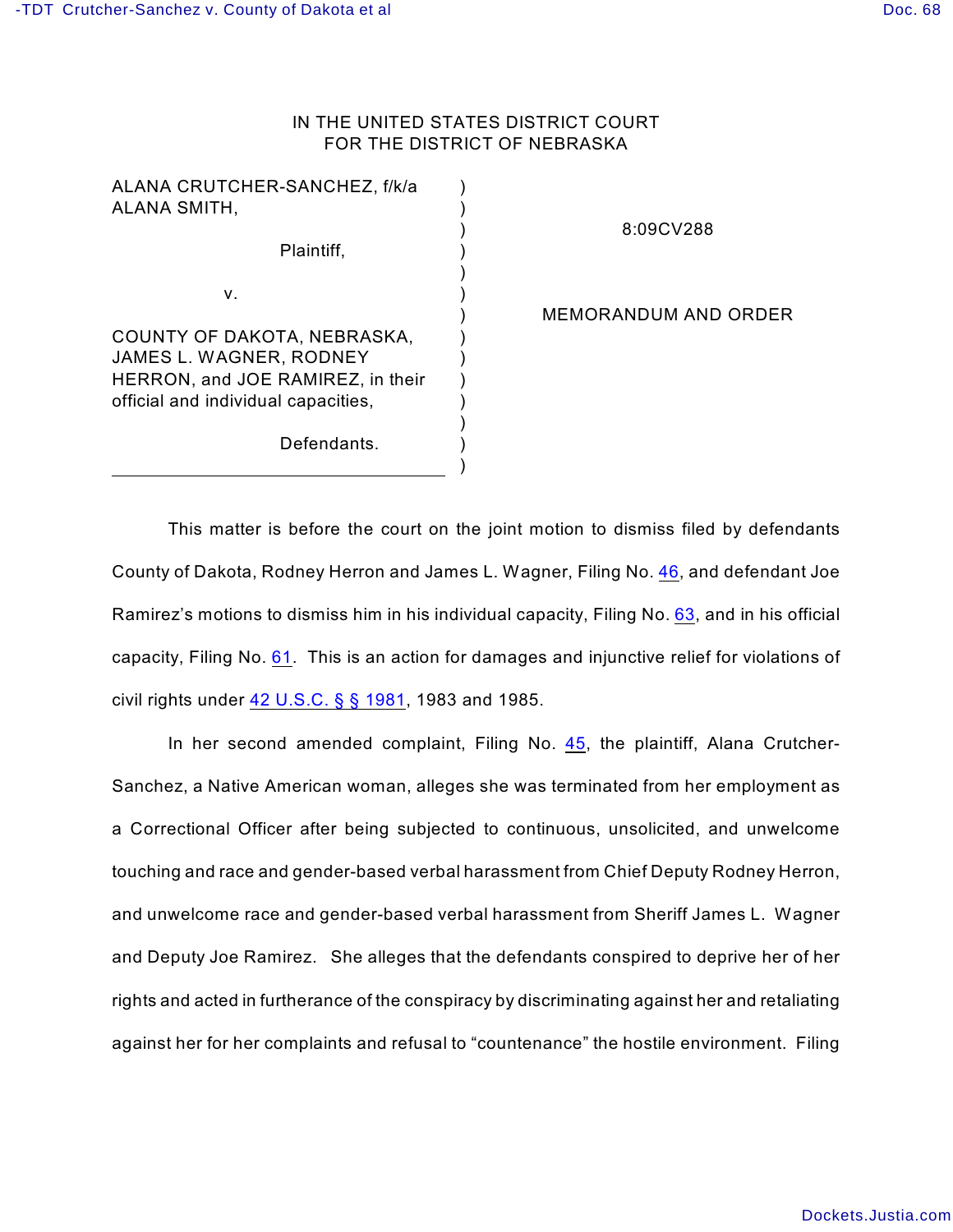No. [45](http://ecf.ned.uscourts.gov/doc1/11301963369), ¶ 27. Crutcher-Sanchez further alleges that Deputy Ramirez wrote her termination letter and forged Sheriff Wagner's signature.

Under the Federal Rules, a complaint must contain "a short and plain statement of the claim showing that the pleader is entitled to relief." Fed. R. Civ. P. 8(a)(2). The rules require a "'showing,' rather than a blanket assertion, of entitlement to relief." *[Bell Atlantic](http://www.westlaw.com/find/default.wl?rs=CLWP3.0&vr=2.0&cite=550+U.S.+544) Corp. v. Twombly*[, 550 U.S. 544, 556 n.3. \(2007\)](http://www.westlaw.com/find/default.wl?rs=CLWP3.0&vr=2.0&cite=550+U.S.+544) (quoting Fed. R. Civ. P. 8(a)(2)). "Specific facts are not necessary; the statement need only 'give the defendant fair notice of what the . . . claim is and the grounds upon which it rests.'" *[Erickson v. Pardus](http://www.westlaw.com/find/default.wl?rs=CLWP3.0&vr=2.0&cite=551+U.S.+89)*, 551 U.S. 89, 93 [\(2007\)](http://www.westlaw.com/find/default.wl?rs=CLWP3.0&vr=2.0&cite=551+U.S.+89) (quoting *Twombly,* 550 U.S. at 555). The complaint must plead "enough facts to state a claim for relief that is plausible on its face." *Twombly*[, 550 U.S. at 557](http://www.westlaw.com/find/default.wl?rs=CLWP3.0&vr=2.0&cite=550+U.S.+557); *[C.N. v.](http://www.westlaw.com/find/default.wl?rs=CLWP3.0&vr=2.0&cite=591+F.3d+624) Willmar Pub. Sch., Indep. Sch. Dist. No. 347*[, 591 F.3d 624, 629 \(8th Cir. 2010\)](http://www.westlaw.com/find/default.wl?rs=CLWP3.0&vr=2.0&cite=591+F.3d+624). After *Twombly*, "a plaintiff 'must assert facts that affirmatively and plausibly suggest that the pleader has the right [she] claims . . . , rather than facts that are merely consistent with such a right.'" *Gregory v. Dillard's, Inc*[., 565 F.3d 464 \(8th Cir. 2009\) \(](http://www.westlaw.com/find/default.wl?rs=CLWP3.0&vr=2.0&cite=565+F.3d+464)*en banc*) (quoting *Stalley v. Catholic Health Initiatives*, 509 F.3d 517, 521 (8th Cir. 2007)).

The factual allegations of the complaint must be sufficient to push the claims "across the line from conceivable to plausible." *Ashcroft v. Iqbal*[, 129 S. Ct. 1937, 1951 \(2009\)](http://www.westlaw.com/find/default.wl?rs=CLWP3.0&vr=2.0&cite=129+S.Ct.+1937) (quoting *Twombly*, 550 U.S. at 557). "A claim has facial plausibility when the plaintiff pleads factual content that allows the court to draw the reasonable inference that the defendant is liable for the misconduct alleged." *Iqbal*[, 129 S. Ct. at 1949](http://www.westlaw.com/find/default.wl?rs=CLWP3.0&vr=2.0&cite=129+S.Ct.+1949). Determining whether a complaint states a plausible claim for relief is "a context-specific task" that requires the court "to draw on its judicial experience and common sense." *Id.* at 1950.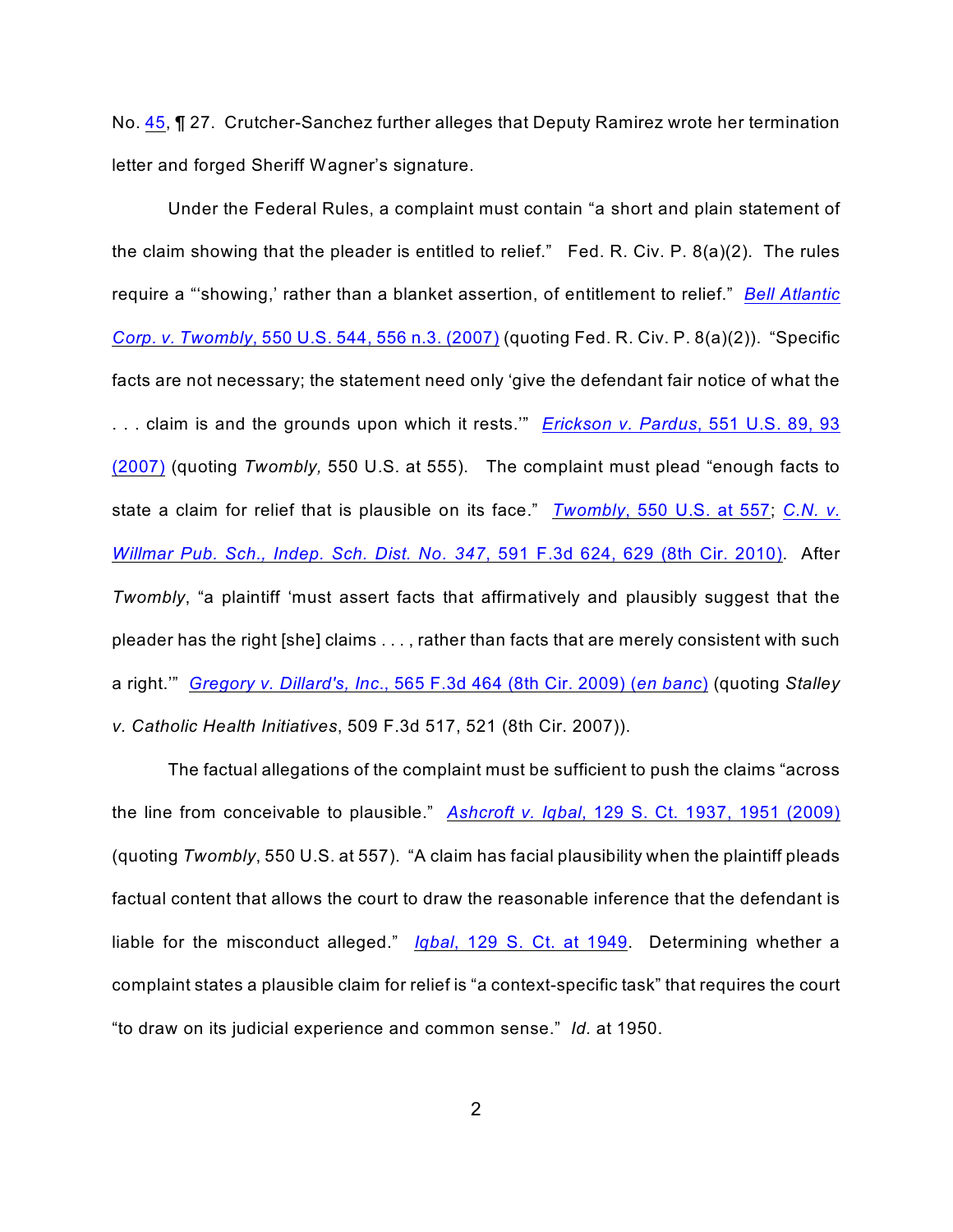The factual allegations of a complaint are assumed true and construed in favor of the plaintiff. *Twombly,* [550 U.S. at 556](http://www.westlaw.com/find/default.wl?rs=CLWP3.0&vr=2.0&cite=550+U.S.+556) (stating "[o]n the assumption that all the allegations in the complaint are true (even if doubtful in fact)," the allegations in the complaint must "raise a right to relief above the speculative level"). However, the tenet that a court must accept as true all of the allegations contained in a complaint is inapplicable to legal conclusions. *Iqbal*[, 129 S. Ct. at 1949-50](http://www.westlaw.com/find/default.wl?rs=CLWP3.0&vr=2.0&cite=129+S.Ct.+1949) (stating "[t]hreadbare recitals of the elements of a cause of action, supported by mere conclusory statements, do not suffice"). Although legal conclusions can provide the complaint's framework, they must be supported by factual allegations. *Id.* at 1950 (noting that "Rule 8 marks a notable and generous departure from the hyper-technical, code-pleading regime of a prior era, but it does not unlock the doors of discovery for a plaintiff armed with nothing more than conclusions"). There is no standard of heightened specificity, more stringent than the usual pleading requirements of the civil rules, in cases alleging municipal liability under section 1983. *[Leatherman v. Tarrant County](http://www.westlaw.com/find/default.wl?rs=CLWP3.0&vr=2.0&cite=507+U.S.+163) [Narcotics Intelligence and Coordination Unit](http://www.westlaw.com/find/default.wl?rs=CLWP3.0&vr=2.0&cite=507+U.S.+163)*, 507 U.S. 163, 168 (1993); *[Frey v. City of](http://www.westlaw.com/find/default.wl?rs=CLWP3.0&vr=2.0&cite=44+F.3d+667) Herculaneum*[, 44 F.3d 667, 671 \(8th Cir. 1995\)](http://www.westlaw.com/find/default.wl?rs=CLWP3.0&vr=2.0&cite=44+F.3d+667).

The Civil Rights Act, [42 U.S.C. § 1981](http://www.westlaw.com/find/default.wl?rs=CLWP3.0&vr=2.0&cite=42+USCA+s+1981), as amended in 1991, gives all persons the equal right to "make and enforce contracts" and provides a cause of action for race discrimination in employment. *King v. Hardesty*[, 517 F.3d 1049, 1057 n.4 \(8th Cir. 2008\)](http://www.westlaw.com/find/default.wl?rs=CLWP3.0&vr=2.0&cite=517+F.3d+1049). The elements of a claim under § 1981 are: (1) membership in a protected class, (2) discriminatory intent on the part of the defendant, (3) engagement in a protected activity, and (4) interference with that activity by the defendant. *See Gregory*[, 565 F.3d at 469](http://www.westlaw.com/find/default.wl?rs=CLWP3.0&vr=2.0&cite=565+F.3d+469). Section 1981 provides a cause of action for race-based employment discrimination based on a hostile work environment that is shown when incidents of harassment occur with regularity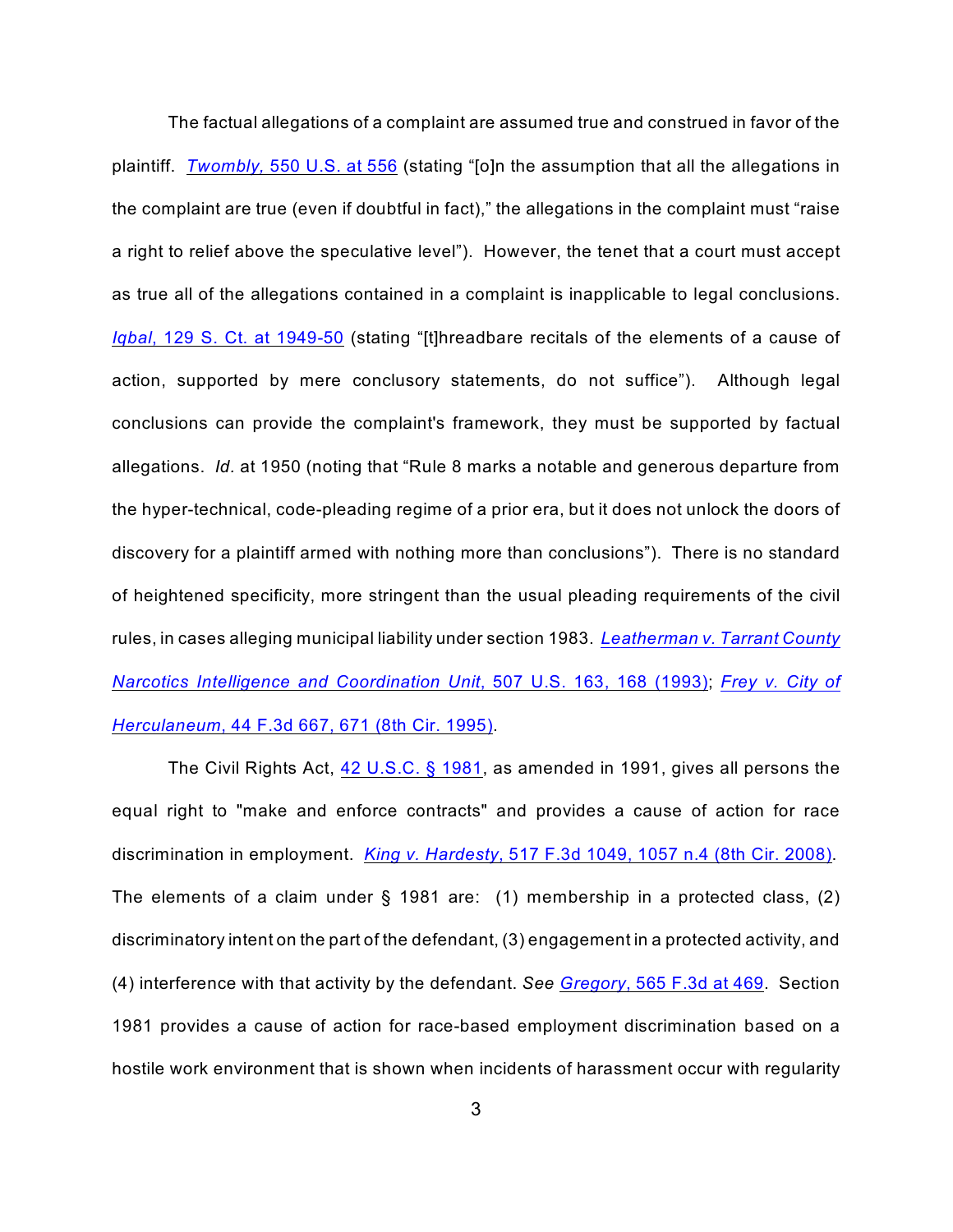that can be termed pervasive. *See [Greer v. St. Louis Reg'l Med. Ctr.](http://www.westlaw.com/find/default.wl?rs=CLWP3.0&vr=2.0&cite=258+F.3d+843)*, 258 F.3d 843, 847 (8th [Cir. 2001\)](http://www.westlaw.com/find/default.wl?rs=CLWP3.0&vr=2.0&cite=258+F.3d+843). A claim for retaliation is also cognizable under § 1981. *[CBOCS West, Inc. v.](http://www.westlaw.com/find/default.wl?rs=CLWP3.0&vr=2.0&cite=553+U.S.+442) Humphries*[, 553 U.S. 442, –-, 128 S. Ct. 1951, 1961 \(2008\)](http://www.westlaw.com/find/default.wl?rs=CLWP3.0&vr=2.0&cite=553+U.S.+442). The prohibition on racial discrimination in § 1981 covers claims of retaliation against those who advocate the rights of groups protected by that prohibition. *See id.* at 1955.

The "right to be free from gender discrimination is secured by the equal protection clause of the Fourteenth Amendment." *[Tipler v. Douglas County, Neb.](http://www.westlaw.com/find/default.wl?rs=CLWP3.0&vr=2.0&cite=482+F.3d+1023)*, 482 F.3d 1023, 1027 [\(8th Cir. 2007\)](http://www.westlaw.com/find/default.wl?rs=CLWP3.0&vr=2.0&cite=482+F.3d+1023); *[Ottman v. City of Independence, Mo.](http://www.westlaw.com/find/default.wl?rs=CLWP3.0&vr=2.0&cite=341+F.3d+751)*, 341 F.3d 751, 756 (8th Cir. 2003) ("intentional gender discrimination in public employment by persons acting under color of state law violates the Equal Protection Clause of the Fourteenth Amendment"). Equal protection claims may be asserted under 42 U.S.C. [§ 1983](http://www.westlaw.com/find/default.wl?rs=CLWP3.0&vr=2.0&cite=42+USCA+s+1983). *See, e.g., [Mercer v. City of](http://www.westlaw.com/find/default.wl?rs=CLWP3.0&vr=2.0&cite=308+F.3d+840) Cedar Rapids*[, 308 F.3d 840, 844 \(8th Cir. 2002\)](http://www.westlaw.com/find/default.wl?rs=CLWP3.0&vr=2.0&cite=308+F.3d+840). Discrimination based on gender that creates a hostile or abusive working environment also violates § 1983. *[Weger v. City of](http://www.westlaw.com/find/default.wl?rs=CLWP3.0&vr=2.0&cite=500+F.3d+710) Ladue*[, 500 F.3d 710, 717 n.4 \(8th Cir. 2007\)](http://www.westlaw.com/find/default.wl?rs=CLWP3.0&vr=2.0&cite=500+F.3d+710) (hostile work environment claims under Title VII and § 1983 are subject to the same analysis). To state a claim for hostile environment discrimination, an employee must show: (1) she belongs to a protected group; (2) she was subject to unwelcome harassment; (3) the harassment was based on race or gender; (4) the harassment affected a term, condition, or privilege of employment; and (5) her employer knew or should have known of the harassment and failed to take proper remedial action. *[McCown v. St. John's Health Sys., Inc.](http://www.westlaw.com/find/default.wl?rs=CLWP3.0&vr=2.0&cite=349+F.3d+540)*, 349 F.3d 540, 542 (8th Cir. 2003).

The elements of conspiracy to deprive a person of Constitutional rights under [42](http://www.westlaw.com/find/default.wl?rs=CLWP3.0&vr=2.0&cite=42+USCA+s+1985%283%29) [U.S.C. § 1985\(3\)](http://www.westlaw.com/find/default.wl?rs=CLWP3.0&vr=2.0&cite=42+USCA+s+1985%283%29) are: (1) that the defendant did conspire; (2) for the purpose of depriving,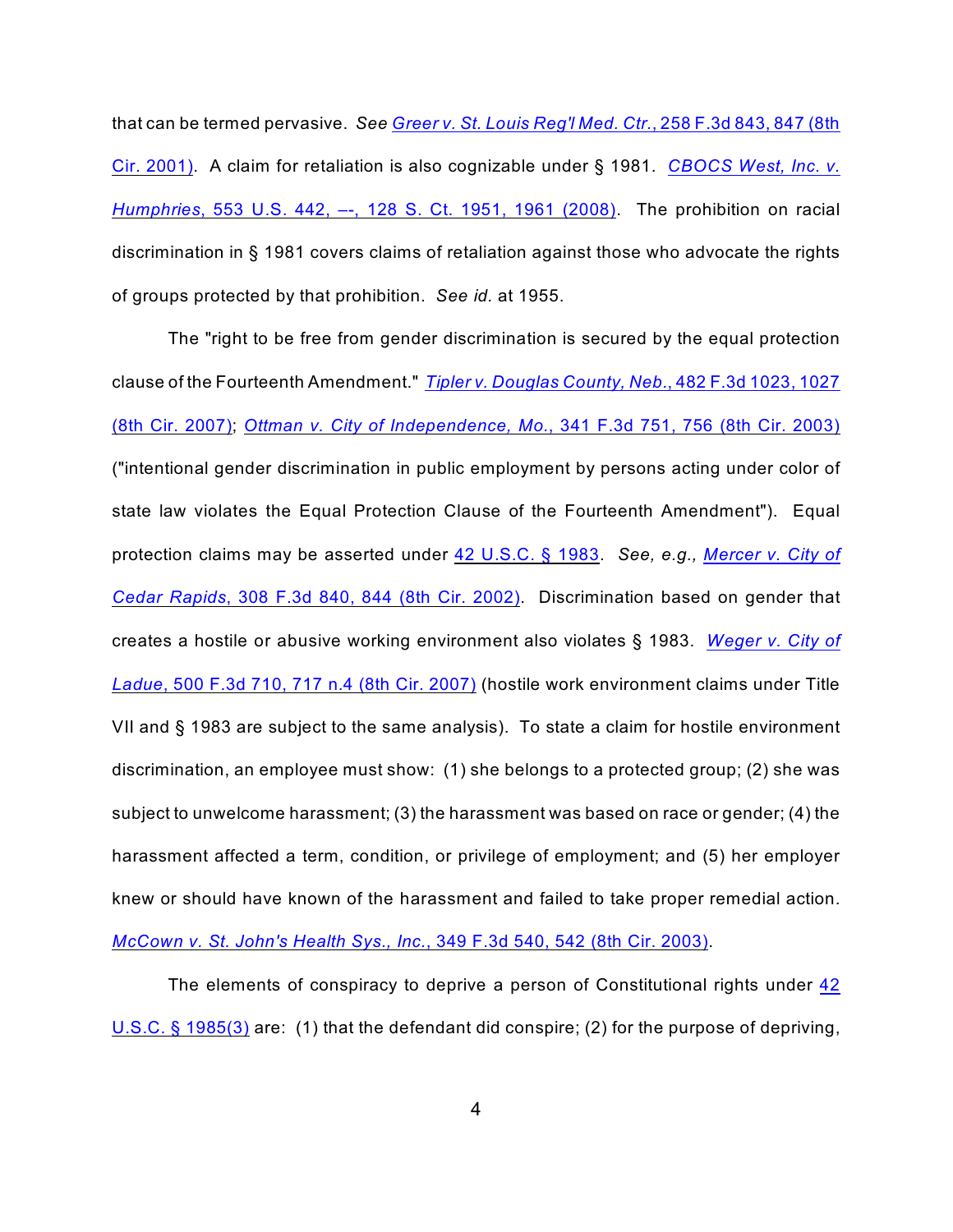either directly or indirectly, any person or class of person of equal protection of the laws, equal privileges and immunities under the law; (3) that one or more of the conspirators did, or caused to be done an act in furtherance of the object of conspiracy; and (4) that another person was injured in his person or property, or deprived of having and exercising any right or privilege of a citizen of the United States. *[Larson ex rel Larson v. Miller](http://www.westlaw.com/find/default.wl?rs=CLWP3.0&vr=2.0&cite=76+F.3d+1446)*, 76 F.3d 1446, [1454 \(8th Cir. 1996\)](http://www.westlaw.com/find/default.wl?rs=CLWP3.0&vr=2.0&cite=76+F.3d+1446). A plaintiff must at least allege some facts "which would suggest that [defendants] 'reached an understanding' to violate [her] rights." *See, e.g., [Nelson v. City of](http://www.westlaw.com/find/default.wl?rs=CLWP3.0&vr=2.0&cite=876+F.2d+56) McGehee*[, 876 F.2d 56, 59 \(8th Cir. 1989\)](http://www.westlaw.com/find/default.wl?rs=CLWP3.0&vr=2.0&cite=876+F.2d+56).

Government entities are not liable under section 1983 for an employee's actions under a theory of respondeat superior, but the county may be held liable under § 1983 for a rights violation when it either had an unlawful policy or practice that caused the rights violation, or a "policymaker" directly caused the rights violation. *[Pembaur v.](http://www.westlaw.com/find/default.wl?rs=CLWP3.0&vr=2.0&cite=475+U.S.+469) City of Cincinnati*[, 475 U.S. 469, 480 \(1986\)](http://www.westlaw.com/find/default.wl?rs=CLWP3.0&vr=2.0&cite=475+U.S.+469); *[Yellow Horse v. Pennington County](http://www.westlaw.com/find/default.wl?rs=CLWP3.0&vr=2.0&cite=225+F.3d+923)*, 225 F.3d 923, 928 [\(8th Cir. 2000\)](http://www.westlaw.com/find/default.wl?rs=CLWP3.0&vr=2.0&cite=225+F.3d+923). Locating a "policy" ensures that a municipality is held liable only for those deprivations resulting from the decisions of its duly constituted legislative body or of those officials whose acts may fairly be said to be those of the municipality. *[Board of County](http://www.westlaw.com/find/default.wl?rs=CLWP3.0&vr=2.0&cite=520+U.S.+397) Comm'rs [of Bryan County, Okl. v. Brown](http://www.westlaw.com/find/default.wl?rs=CLWP3.0&vr=2.0&cite=520+U.S.+397)*, 520 U.S. 397, 403-04 (1997). "[A]n act performed pursuant to a 'custom' that has not been formally approved by an appropriate decisionmaker may fairly subject a municipality to liability on the theory that the relevant practice is so widespread as to have the force of law." *Id.* at 404 (citing *[Monell v. Dep't of Soc. Serv. of](http://www.westlaw.com/find/default.wl?rs=CLWP3.0&vr=2.0&cite=436+U.S.+668) City of New York*[, 436 U.S. 668, 690-91 \(1978\)](http://www.westlaw.com/find/default.wl?rs=CLWP3.0&vr=2.0&cite=436+U.S.+668).

Under section 1983, to establish liability against a defendant in his individual capacity, because vicarious liability is inapplicable to § 1983 suits, a plaintiff must plead that each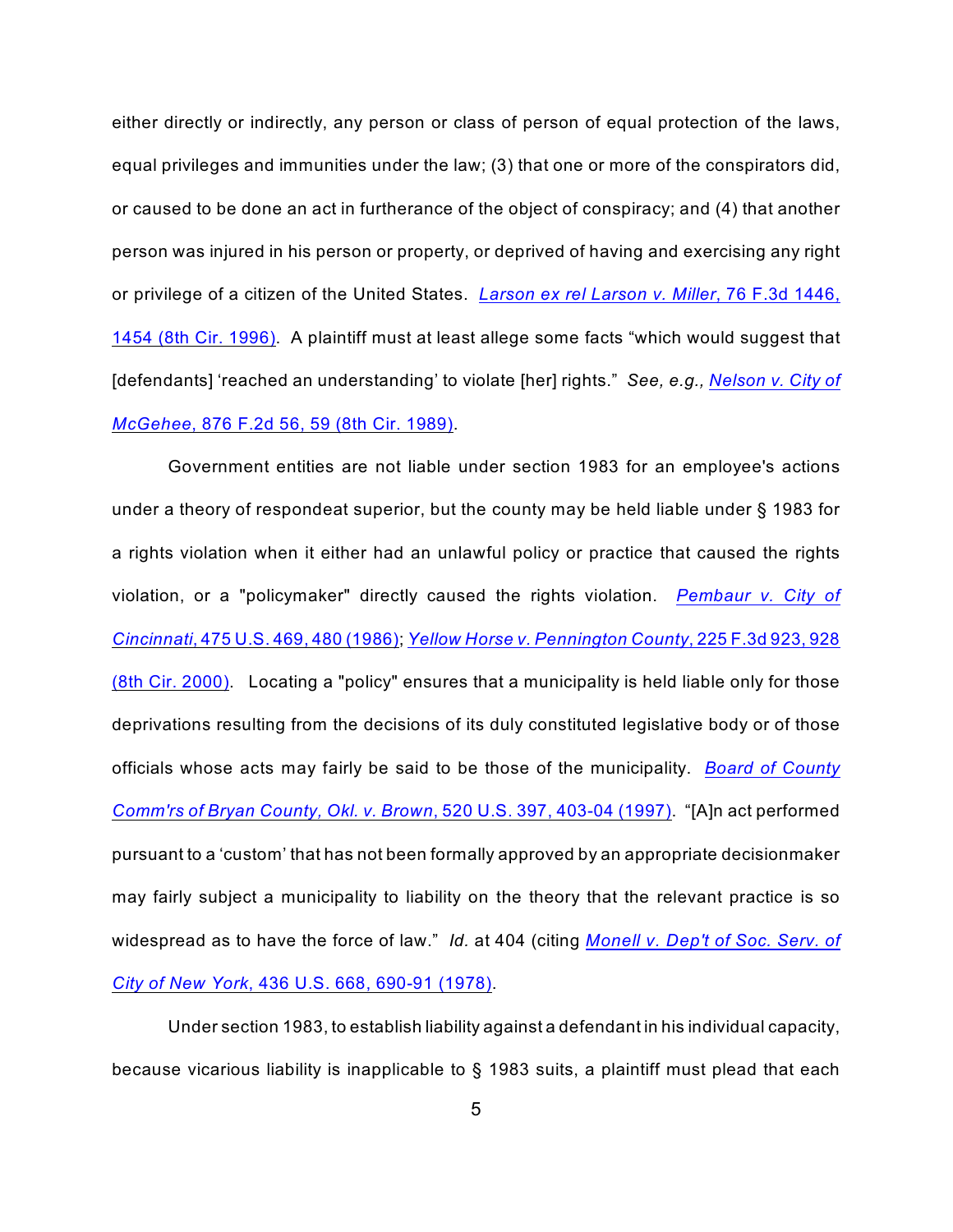government-official defendant, through the official's own individual actions, has violated the Constitution. *Parrish v. Ball*[, 594 F.3d 993, 1001 \(8th Cir. 2010\)](http://www.westlaw.com/find/default.wl?rs=CLWP3.0&vr=2.0&cite=594+F.3d+993); *Iqbal*[, 129 S. Ct. at 1948](http://www.westlaw.com/find/default.wl?rs=CLWP3.0&vr=2.0&cite=129+S.Ct.+1948). "Thus, 'each Government official, his or her title notwithstanding, is only liable for his or her own misconduct.'" *Parrish*[, 594 F.3d at 1001](http://www.westlaw.com/find/default.wl?rs=CLWP3.0&vr=2.0&cite=594+F.3d+1001) (quoting *Iqbal*, 129 S. Ct. at 1949). A supervising officer can be liable for an inferior officer's constitutional violation only if the supervising officer directly participated in the constitutional violation, or if his failure to train or supervise the offending actor caused the deprivation. *Parrish*[, 594 F.3d at 1001](http://www.westlaw.com/find/default.wl?rs=CLWP3.0&vr=2.0&cite=594+F.3d+1001); *[Ottman](http://www.westlaw.com/find/default.wl?rs=CLWP3.0&vr=2.0&cite=341+F.3d+751)*, [341 F.3d at 761](http://www.westlaw.com/find/default.wl?rs=CLWP3.0&vr=2.0&cite=341+F.3d+751) (stating that "[t]he supervisor must know about the conduct and facilitate it, approve it, condone it, or turn a blind eye for fear of what [he or she] might see") (internal citation omitted).

The court finds that Crutcher-Sanchez's amended complaint states a plausible claim for racial discrimination under [42 U.S.C. § 1981](http://www.westlaw.com/find/default.wl?rs=CLWP3.0&vr=2.0&cite=42+USCA+s+1981) and for gender discrimination under § 1983. Crutcher-Sanchez alleges she is a member of a protected class and has suffered a tangible employment action in that she was terminated from her employment under circumstances from which a discriminatory intent can be inferred. The factual allegations of the second amended complaint, taken as true, show severe and pervasive offensive incidents that could rise to the level of a race- and/or a gender-based hostile work environment. Crutcher-Sanchez alleges facts showing she was treated differently than similarly-situated male employees and alleges conduct that is severe or pervasive enough that a reasonable person would find it hostile or abusive. Further, she has sufficiently alleged a claim for retaliation. With respect to the conspiracy claim, Crutcher-Sanchez has alleged facts that show a meeting of the minds. She alleges that the defendants acted in concert to foster and